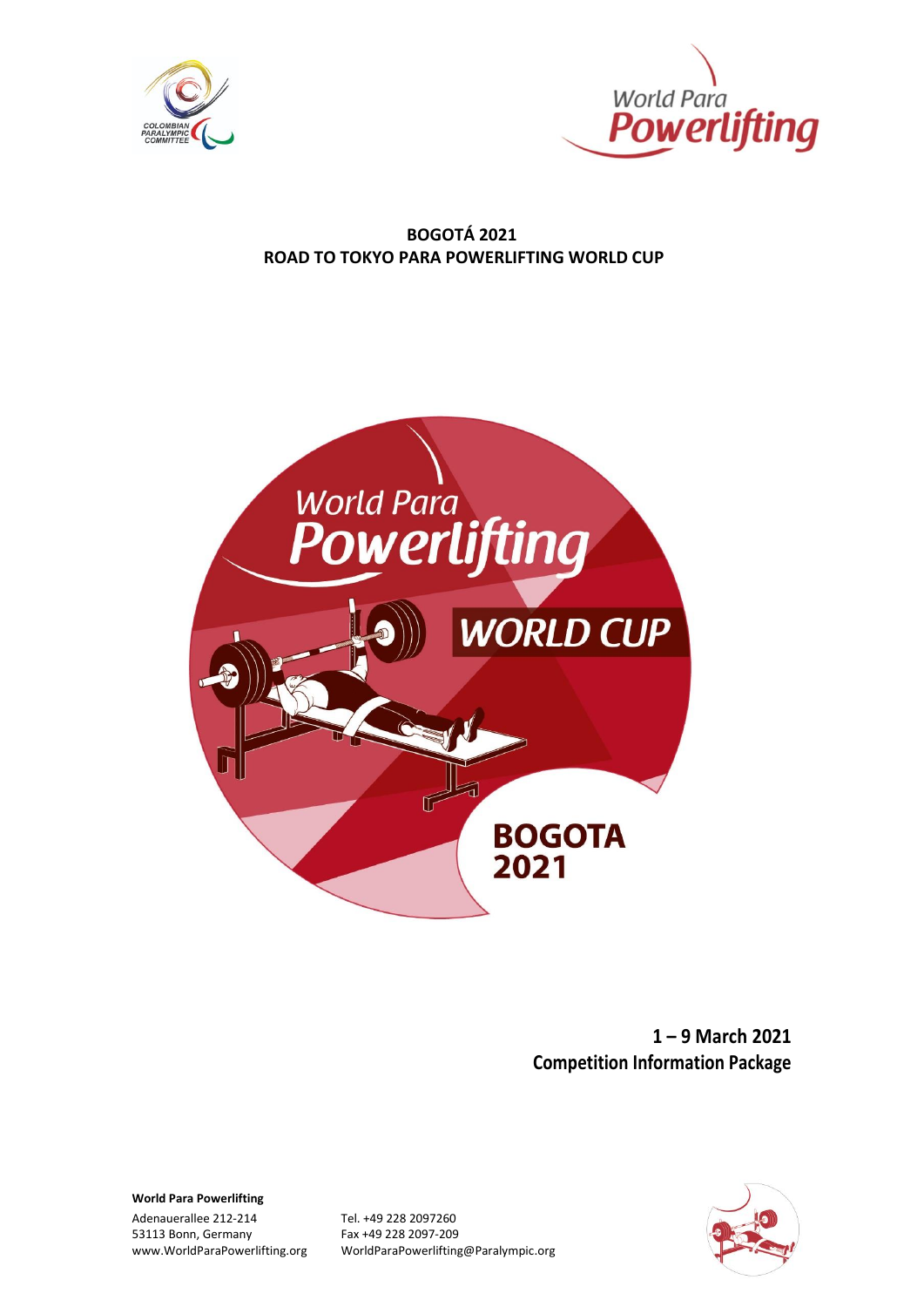



# **Content**

| 1 |       |                                                             |  |  |  |
|---|-------|-------------------------------------------------------------|--|--|--|
| 2 |       |                                                             |  |  |  |
| 3 |       |                                                             |  |  |  |
|   | 3.1   |                                                             |  |  |  |
|   | 3.2   |                                                             |  |  |  |
|   | 3.3   |                                                             |  |  |  |
| 4 |       |                                                             |  |  |  |
| 5 |       |                                                             |  |  |  |
| 6 |       |                                                             |  |  |  |
|   | 6.1   |                                                             |  |  |  |
|   | 6.2   |                                                             |  |  |  |
|   | 6.2.1 |                                                             |  |  |  |
|   | 6.2.2 |                                                             |  |  |  |
|   | 6.2.3 |                                                             |  |  |  |
|   | 6.3   |                                                             |  |  |  |
|   | 6.4   |                                                             |  |  |  |
|   | 6.4.1 |                                                             |  |  |  |
|   | 6.5   |                                                             |  |  |  |
|   | 6.6   |                                                             |  |  |  |
|   | 6.7   |                                                             |  |  |  |
|   | 6.8   |                                                             |  |  |  |
|   | 6.9   |                                                             |  |  |  |
|   | 6.10  |                                                             |  |  |  |
|   | 6.11  |                                                             |  |  |  |
| 7 |       |                                                             |  |  |  |
|   | 7.1   |                                                             |  |  |  |
|   | 7.2   |                                                             |  |  |  |
|   | 7.3   |                                                             |  |  |  |
|   | 7.4   |                                                             |  |  |  |
|   | 7.5   |                                                             |  |  |  |
|   | 7.6   |                                                             |  |  |  |
|   | 7.7   | Covid19 Rules and Regulations for World Cup Colombia 2021 9 |  |  |  |
| 8 |       |                                                             |  |  |  |
| 9 |       |                                                             |  |  |  |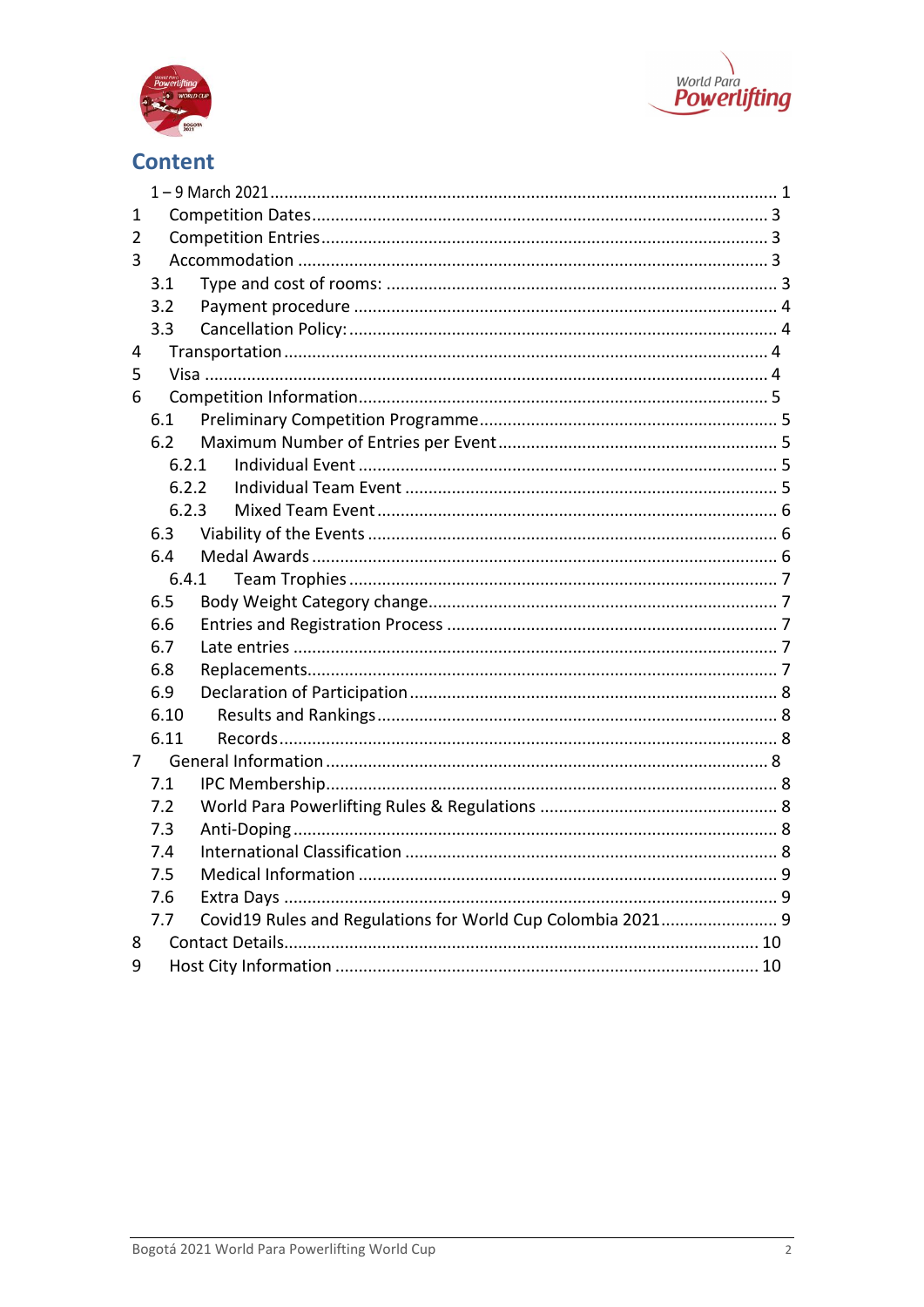



# <span id="page-2-0"></span>**1 Competition Dates**

| WPPO Level 3 Referee Course         | 2-3-4 March 2021 (First virtual day) |  |
|-------------------------------------|--------------------------------------|--|
| <b>Team Arrival Dates</b>           | 1 March 2021                         |  |
| <b>International Classification</b> | 3 - 4 March 2021                     |  |
| Raise the Bar! Anti-Doping Seminars | 3 - 4 March 2021                     |  |
| <b>Technical Meeting</b>            | 4 March 2021                         |  |
| <b>Competition Dates</b>            | 5 - 8 March 2021                     |  |
| <b>Team Departures</b>              | 9 March 2021                         |  |

### <span id="page-2-1"></span>**2 Competition Entries**

All competition entries must be completed via the **IPC Online entry system** at [www.paralympic.org/sdms](http://www.paralympic.org/sdms) by the entry deadlines displayed below. Visa invitation, accommodation applications, accreditation applications and travel information must be submitted by no later than the deadlines published below.

| Entry by number Opens                                 | 7 January 2021         |
|-------------------------------------------------------|------------------------|
| Entry by number Deadline                              | <b>29 January 2021</b> |
| Entry by Name and Accreditation System Opens          | <b>30 January 2021</b> |
| Final<br>Deadline to return Visa invitation<br>letter | 5 February 2021        |
| application                                           |                        |
| Final Online Entry by Name deadline                   | 5 February 2021        |
| Final Deadline to return:                             |                        |
| <b>Accommodation Application</b><br>٠                 | 5 February 2021        |
| <b>Travel Information</b><br>$\blacksquare$           |                        |
| Complete Online Accreditation Application<br>٠        |                        |
| Full accommodation payment deadline                   | 5 February 2021        |

#### <span id="page-2-2"></span>**3 Accommodation**

Hotel Hilton Corferias is the official hotel for all athletes and team officials during the World Cup. This hotel offers accommodation in accessible single and double rooms.

- Hotel name: **HOTEL HILTON CORFERIAS**
- Address: Carrera 37 # 24 29, Bogotá-Colombia
- Website: [https://www.hiltonhotels.com](https://www.hiltonhotels.com/)

### <span id="page-2-3"></span>**3.1 Type and cost of rooms:**

- **Single room 196 USD** per person per night. Accommodation included breakfast, lunch and dinner, hotel - airports transport and 2 PCR test)
- **Double room 158 USD** per person per night. Accommodation included breakfast, lunch and dinner, hotel - airports transport and 2 PCR test)
- **E** The additional PCR test cost 122 USD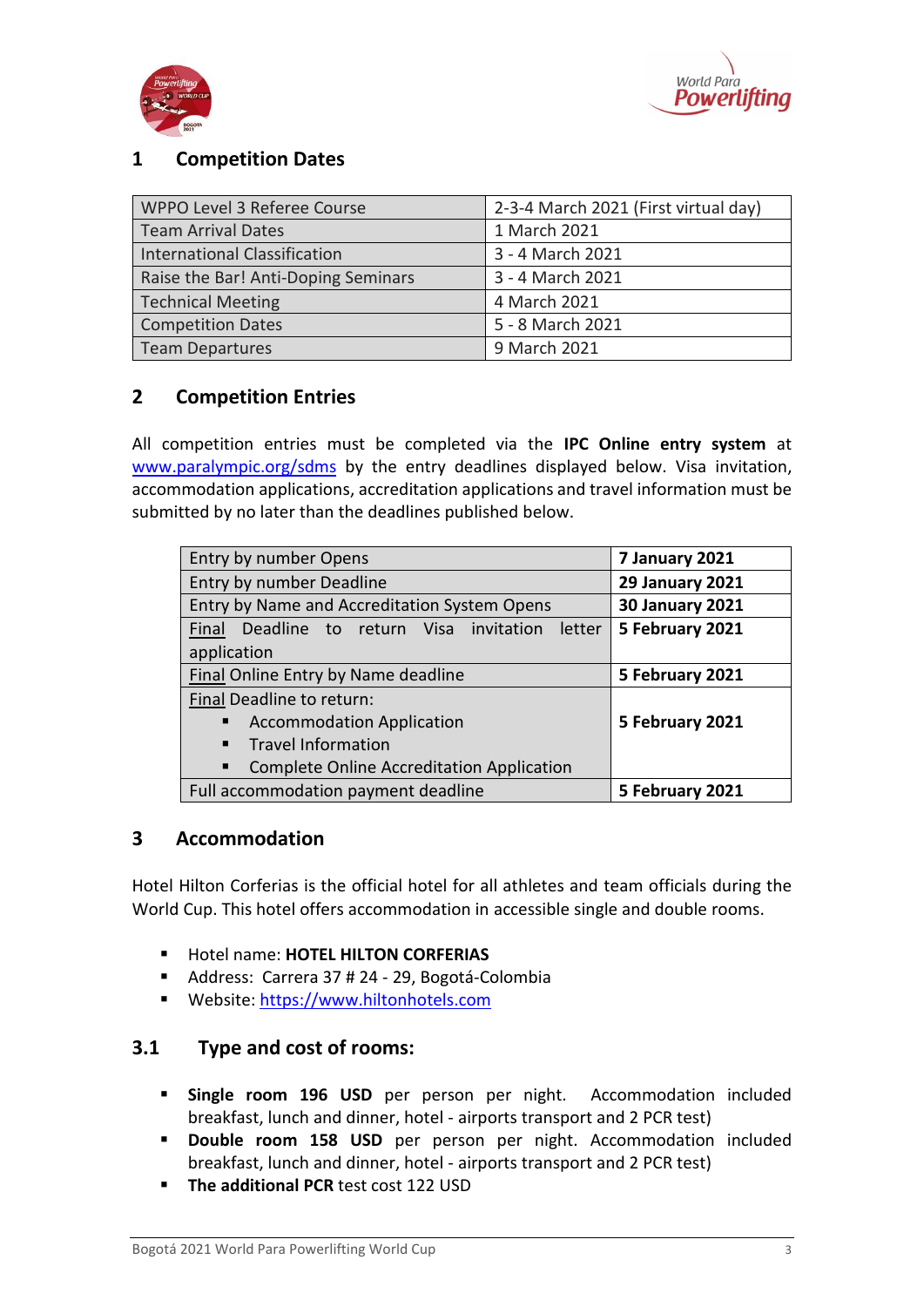



The check-in time at the competition hotel is from 15 and the check-out is until 23.

### <span id="page-3-0"></span>**3.2 Payment procedure**

Full accommodation fees must be transferred to the following bank account, by no later than 5 of February 2021. Please note that room bookings will only be confirmed and allocated to teams when the accommodation payment has been received in full.

| <b>Account name</b>   | <b>Comité Paralímpico Colombiano</b> |
|-----------------------|--------------------------------------|
| <b>Bank name</b>      | <b>BANCOLOMBIA PANAMA S.A.</b>       |
| <b>Branch name</b>    |                                      |
| <b>Account number</b> | 80100007213                          |
| <b>Address</b>        |                                      |
| <b>Swift-Code</b>     | <b>COLOPAPAXXX</b>                   |
| <b>IBAN</b>           |                                      |
| <b>CIUDAD</b>         | <b>PANAMA</b>                        |
| <b>PAIS</b>           | <b>PANAMA</b>                        |

### <span id="page-3-1"></span>**3.3 Cancellation Policy:**

- 50% Of payment will be refunded if cancellations are made before 5th February 2021.
- No payment will be refunded if the cancellation from 6th February 2021.
- The competition fee is a flat rate fee and not refundable for neither late arrival nor early departure. The LOC will reimburse the competition fee if the competition is cancelled due to Covid-19 or circumstances beyond that LOC reasonable control including (Force Majeure). The LOC will be not responsible in reimbursing the travel expenses of participants.

#### <span id="page-3-2"></span>**4 Transportation**

Transportation will be provided to all athletes and team officials from/to **El Dorado International Airport,** to the official competition hotel on the official arrivals and departures days. The distance between the airport and hotel is 10.1 km; the journey takes approximately 20 minutes by car or bus. The competition venue is in the hotel building.

#### <span id="page-3-3"></span>**5 Visa**

Visa invitation letters will be provided by the LOC to all athletes and team officials that require. In order to obtain your invitation letters, you must fully complete the visa application and include a copy of your passport. This must be completed and submitted by no later than **5 February 2021**.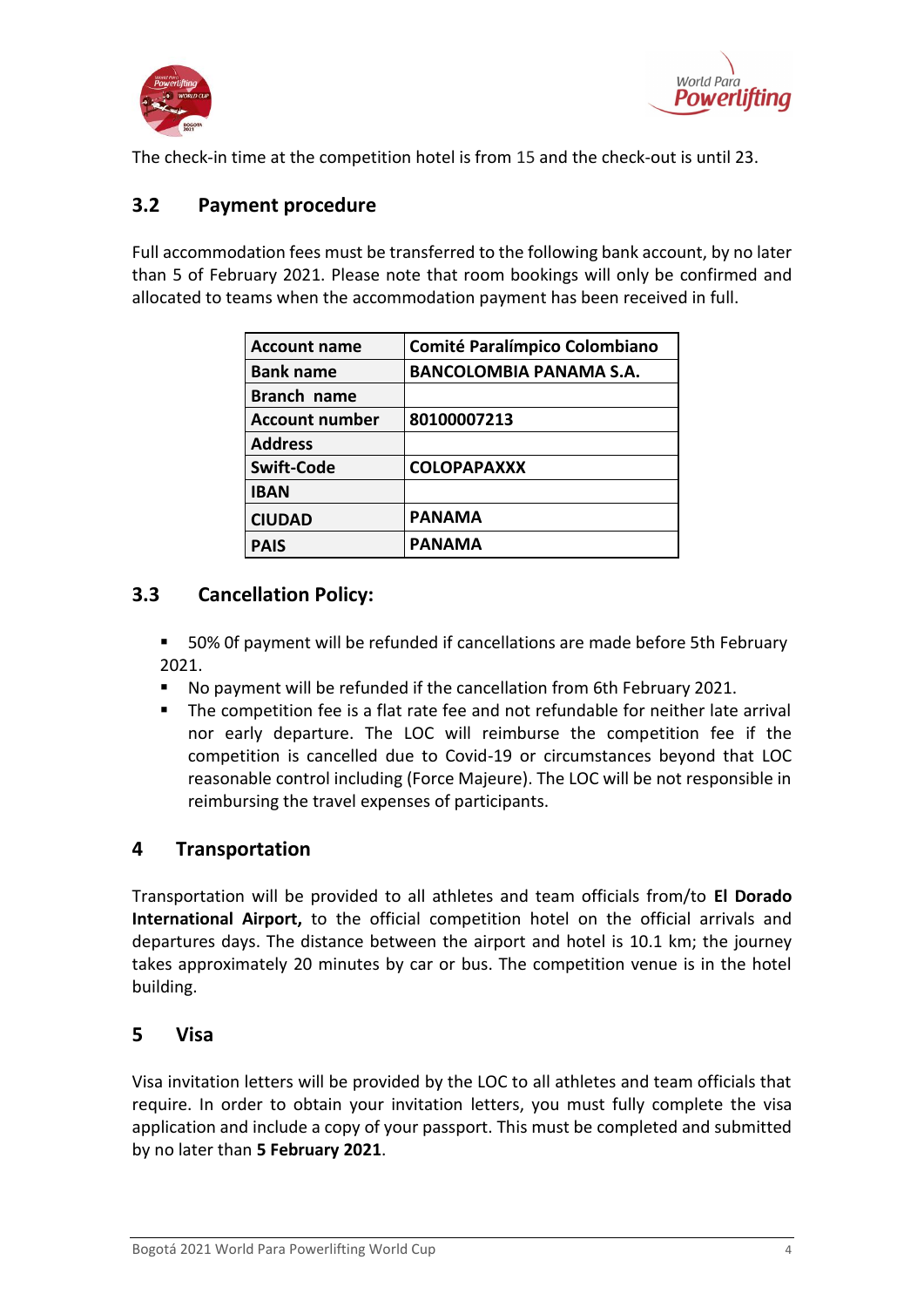



### <span id="page-4-0"></span>**6 Competition Information**

### <span id="page-4-1"></span>**6.1 Preliminary Competition Programme**

The Provisional timetable and events programme will be provided after the final entries by name deadline. The competition schedule will remain subject to change until the close of the technical meeting.

### <span id="page-4-2"></span>**6.2 Maximum Number of Entries per Event**

### <span id="page-4-3"></span>**6.2.1 Individual Event**

The maximum number of **Senior** individual entries per NPC/NF across all senior bodyweight categories will be:

- Female Athletes: Twenty (20)
- Male Athletes: Twenty (20)

There must not be more than two (2) senior athletes from any one country in the same bodyweight category\*

**Note:** The maximum number of senior individual entries for the **competition host NPC only**, is sixty (60) athletes (Female: 30 and Male: 30) across all senior bodyweight categories. There must not be more than three (3) senior athletes from Championship host NPC in the same bodyweight category\*

The maximum number of **Junior** individual entries per NPC/NF across all junior bodyweight categories will be:

- Female Athletes: Thirty (30)
- Male Athletes: Thirty (30)

There must not be more than three (3) junior athletes from any one country in the same bodyweight category

#### <span id="page-4-4"></span>**6.2.2 Individual Team Event**

NPCs are permitted to enter only one (1) additional individual entry per bodyweight category if they wish to enter the Individual Team Event. The athlete entered that receives the lowest individual competition rank will have their individual result recognised for World, Regional and Paralympic ranking purposes only, but they will not be eligible to receive an individual event medal only a team event medal.

Team events will only exist in senior bodyweight categories but the team may comprise of both senior and junior athletes, if such athletes compete in the same bodyweight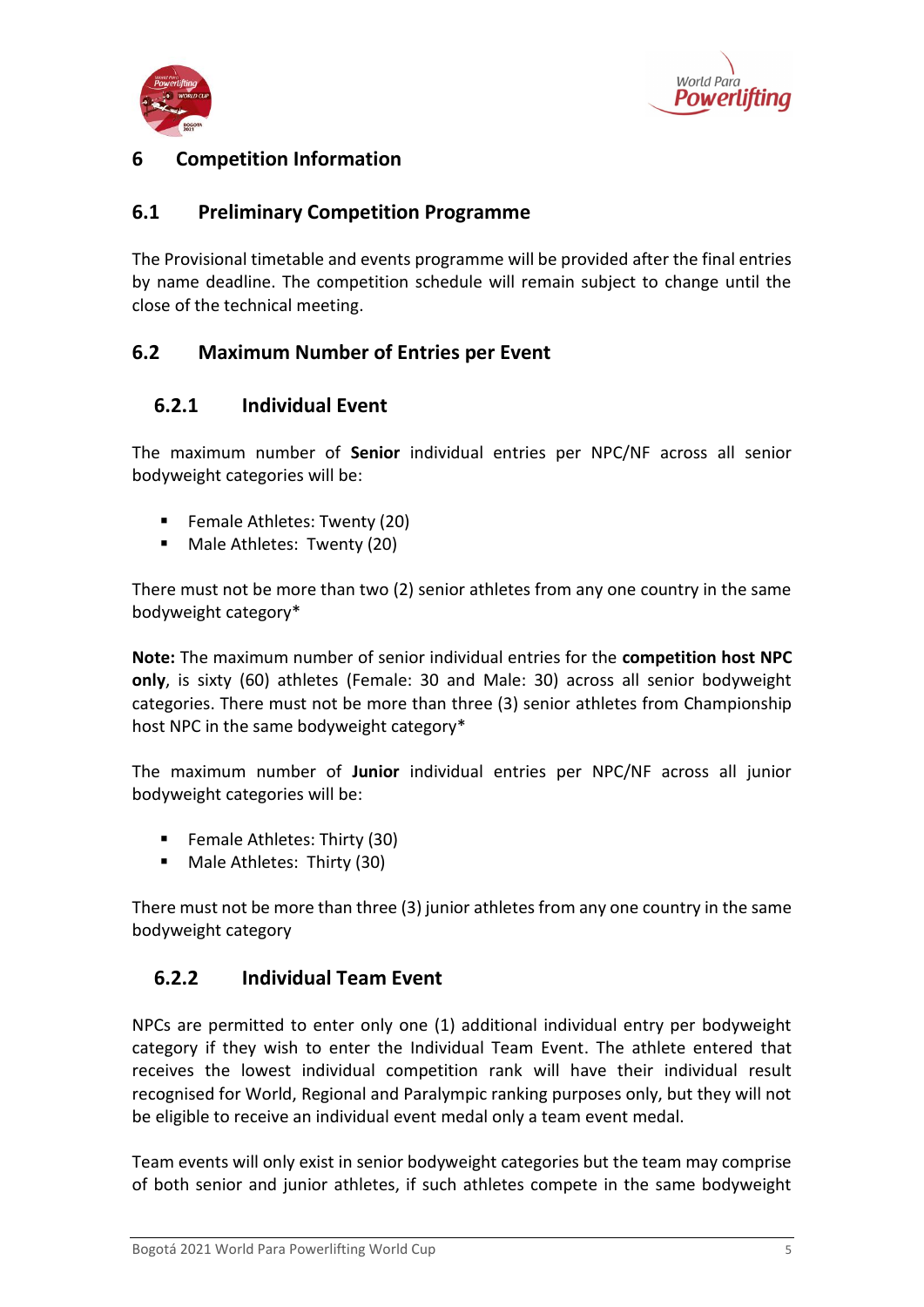



category. To ensure the viability of team events, these athletes entered in the team event will not be permitted to change bodyweight categories during the Technical Meeting.

### <span id="page-5-0"></span>**6.2.3 Mixed Team Event**

NPCs that wish to enter the mixed team event are permitted to enter a maximum of three (3) teams. Teams must consist of three (3) athletes from the same nation, and there must be a minimum of one (1) female athlete, all three (3) athletes that comprise the team may be from different bodyweight categories.

### <span id="page-5-1"></span>**6.3 Viability of the Events**

An individual event can be considered viable when the below minimum athlete numbers apply per bodyweight category:

- 1 Athlete: MQS rule when there is one (1) athlete in a single bodyweight category and they lift equal to or more than the respective Regional Championship MQS for that bodyweight category, as detailed in Appendix 7 of the WPPO rules and regulations (Gold).
- Minus one rule (-1) when there are two athletes in a single bodyweight category (Gold)
- 3 or more Athletes: All medals will be awarded (Gold, Silver, Bronze)

An individual team event can be considered viable when two (2) complete teams entered within that individual bodyweight category. A team must consist of three (3) competing athletes from the same nation within that individual bodyweight category in that competition.

A mixed team event can be considered viable when there is a minimum of two (2) competing teams, both of which may be from the same nation. Teams must consist of three (3) athletes from the same nation, and there must be a minimum of one (1) female athlete. Each of the three (3) athletes that comprise a team may be from different bodyweight categories and nations are permitted to enter a maximum of three (3) teams in a mixed team event.

### <span id="page-5-2"></span>**6.4 Medal Awards**

Medals will be awarded to the top three (3) placed junior and senior athletes per bodyweight category in accordance with the above viability of events. Medals in the Individual and Mixed Team events will be awarded to the top three (3) placed teams.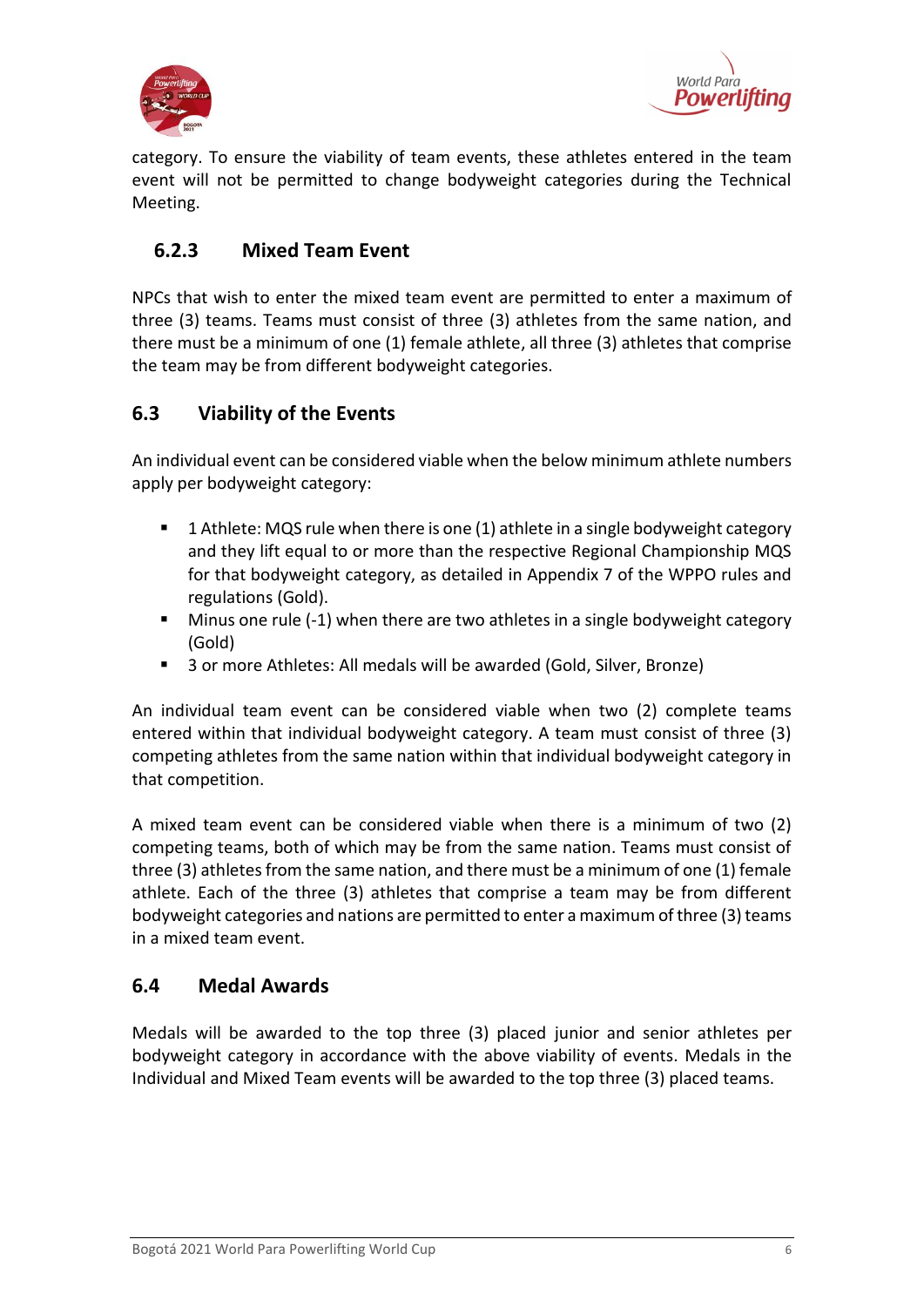



## <span id="page-6-0"></span>**6.4.1 Team Trophies**

At this competition One (1) team trophy only will be awarded to just the highest placed team from all competing nations, using points from the top six (6) ranked athletes from the individual event in accordance with 16.6.4 of the Rules and Regulations from one (1) or both genders, and junior and senior athletes will both be considered.

### <span id="page-6-1"></span>**6.5 Body Weight Category change**

Bodyweight category changes will be permitted following the final entry deadline only during the technical meeting in line with article 11.3.9 of the WPPO rules and regulations. The bodyweight category that is signed off at the technical meeting is considered final, and no further changes will be allowed. Please note that to ensure the viability of teams, athletes that have entered a team event will not be permitted to change bodyweight categories after the final entry deadline.

### <span id="page-6-2"></span>**6.6 Entries and Registration Process**

In order to enter this competition all athletes must be registered and licensed for the 2020 competition season via the [SDMS Athlete Data Management System](http://www.paralympic.org/sdms) by no later than the final entry deadline. Athletes do not require a Minimum Qualifying Standard (MQS) to enter the competition.

All athletes must be entered by their respective NPC/NF via the IPC Online Entry System by the final entry deadline in order to be accepted by World Para Powerlifting. Should you require assistance with entries please contact World Para Powerlifting: [info@WorldParaPowerlifting.org.](mailto:info@WorldParaPowerlifting.org)

#### <span id="page-6-3"></span>**6.7 Late entries**

Teams must contact the WPPO office if there is a late entry request. All respective information provided by the NPC/NF will be reviewed in consultation with the LOC on a 'case by case' basis and the entry may be accepted or rejected accordingly by WPPO only.

#### <span id="page-6-4"></span>**6.8 Replacements**

The WPPO Office must be informed if any NPC/NF needs to make an athlete replacement. The replacement of athletes may be accepted due to injury or medical reasons. All respective supporting information regarding the replacement must be sent to the WPPO office and it will be reviewed on a 'case by case' basis and accepted or rejected accordingly by WPPO only.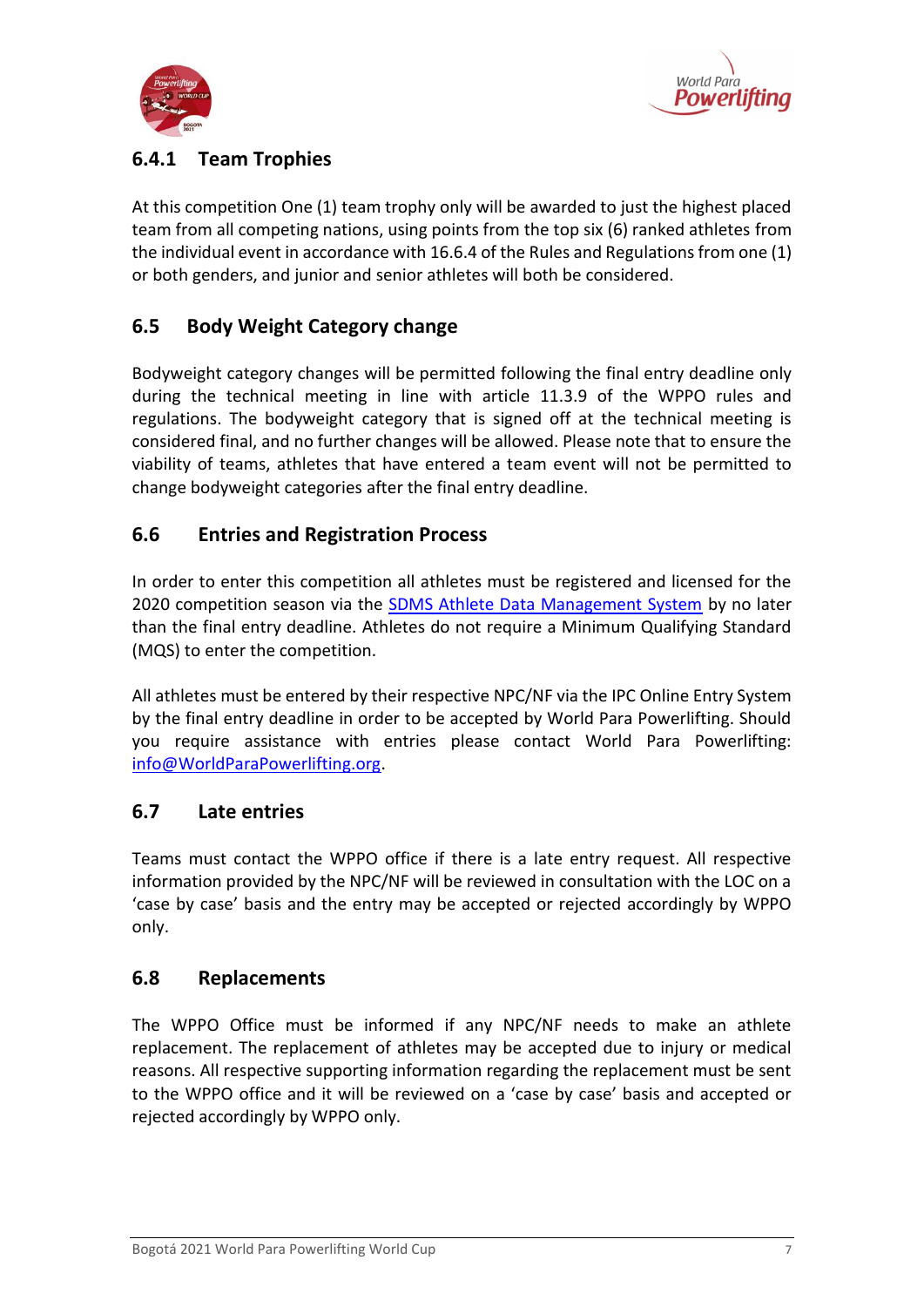



# <span id="page-7-0"></span>**6.9 Declaration of Participation**

By completing and submitting your final sport entries via the IPC Online Entry System, NPCs are considered to have declared the participation of their athletes in the specified event/categories.

### <span id="page-7-1"></span>**6.10 Results and Rankings**

Only results of athletes who are licensed within the given timelines for results recognition and have a Review or Confirmed sport class status will be taken into consideration for inclusion in the official World and Regional ranking lists. The results will also be recognised on the Paralympic ranking list for only those athletes that have met all the published pre-requisites to be on the Paralympic rankings.

### <span id="page-7-2"></span>**6.11 Records**

At this competition athletes are permitted to break records. Please refer to article 16.5 of the WPPO rules and regulations to see the eligibility requirements for an athlete to break a record.

### <span id="page-7-3"></span>**7 General Information**

#### <span id="page-7-4"></span>**7.1 IPC Membership**

The Organising Committee will only accept entry forms submitted by the NPC / NPF in good standing with the IPC. Furthermore, only those entry forms submitted by the NPC President, Secretary General or authorized person will be processed. For further information on the IPC's membership policies or to address general membership issues, please contact the World Para Powerlifting office.

#### <span id="page-7-5"></span>**7.2 World Para Powerlifting Rules & Regulations**

The current World Para Powerlifting Technical Rules & Regulations February 2019 (Version 3) will apply for this competition.

#### <span id="page-7-6"></span>**7.3 Anti-Doping**

The Anti-Doping control / processes will be carried out in full accordance with the IPC Anti-Doping Code and the IPC Doping Control Agreement.

#### <span id="page-7-7"></span>**7.4 International Classification**

Athletes who have never been classified and or have a designated sport class status of Review or Review 2020 or earlier will be required to undergo International Classification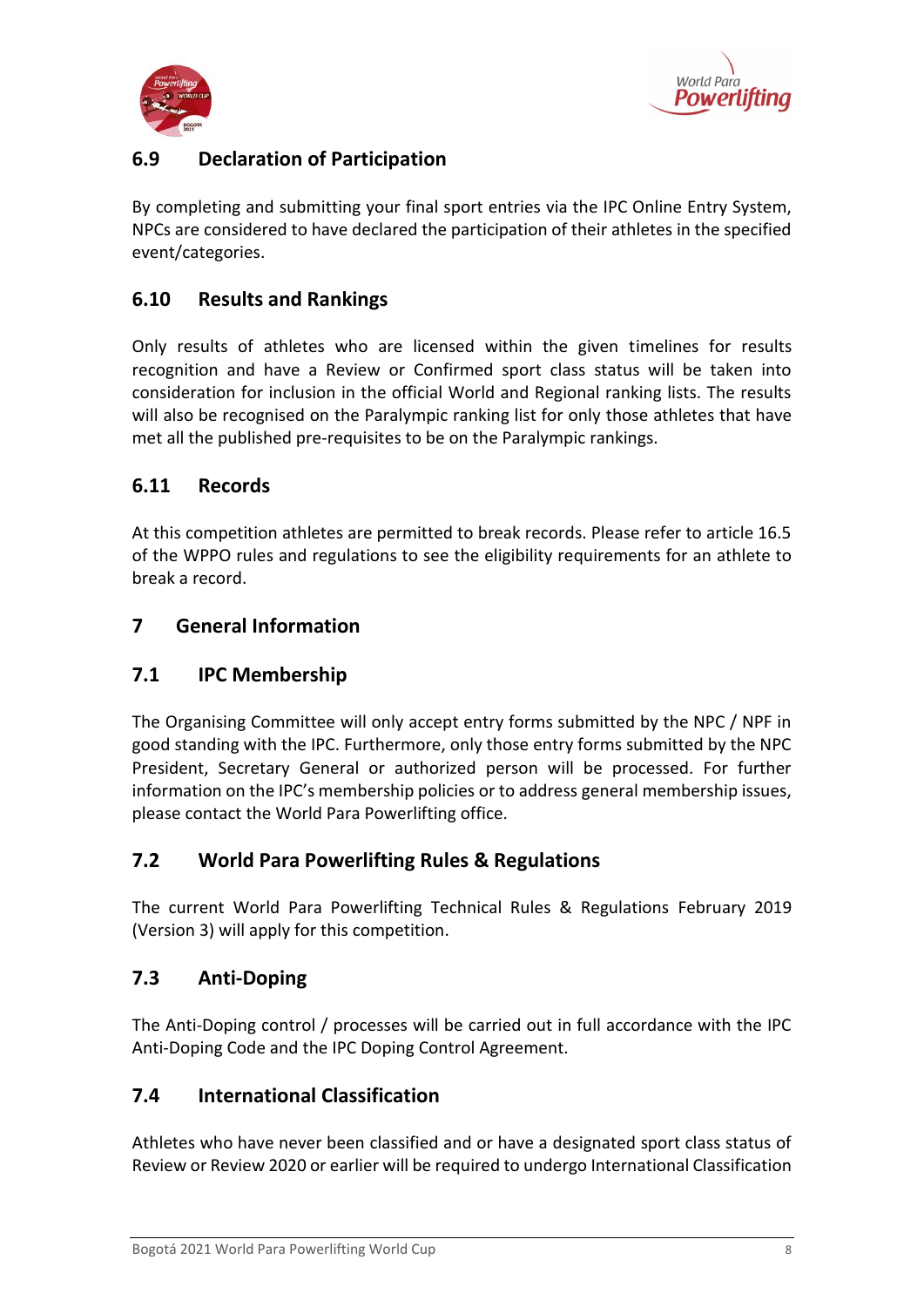



prior to the start of the competition. A detailed classification schedule will follow after the revision of the final entries by World Para Powerlifting. Athletes that are required to attend international classification must arrive no later than 17 March 2020.

### <span id="page-8-0"></span>**7.5 Medical Information**

The LOC will ensure the implementation of all necessary and appropriate on-site medical, emergency ambulance and first aid services during training days and the competition. For medical treatment no medical insurance will be provided to any participants. All participants are responsible for obtaining their own medical insurance (including Repatriation Coverage) and will be responsible for any medical expenses resulting from participation in the event. Each NPC must ensure that all members of their delegation are appropriately insured, including coverage for travel, liability, accidents and repatriation.

### <span id="page-8-1"></span>**7.6 Extra Days**

In case of early arrivals or late departures outside of the official arrival and departure dates, any additional needs for accommodation, transportation, meals and any other services must be organised and paid for by the respective NPC/NF for these additional dates.

### <span id="page-8-2"></span>**7.7 Covid19 Rules and Regulations for World Cup Colombia 2021**

On arrival in Bogota, Colombia:

- All delegations must present the negative PCR test for Covid 19 that was taken no more than 96 hours before taking the flight to El Dorado airport Bogotá - Colombia. This test must be taken in the country of origin and each delegation will be responsible for it and present it to the organizing committee.
- By disposition of the Colombian authorities all travelers entering or leaving Colombia must register through the app Check-mig, this registration must be presented to the Colombian migration authorities upon arrival and departure of the country. [https://apps.migracioncolombia.gov.co/pre](https://apps.migracioncolombia.gov.co/pre-registro/public/preregistro.jsf)[registro/public/preregistro.jsf.](https://apps.migracioncolombia.gov.co/pre-registro/public/preregistro.jsf)

Testing onsite:

- All delegations will take the PCR test for Covid 19 on March 1st at the Hilton Hotel - Bogotá and must remain in their rooms until the negative PCR test result is received, the results will take a maximum of 24 hours.
- Positive cases will remain in quarantine in single rooms.
- Body temperature will be taken permanently in the Hotel and place of competition.
- The procedures for taking PCR tests for Covid-19 will be done at the hotel.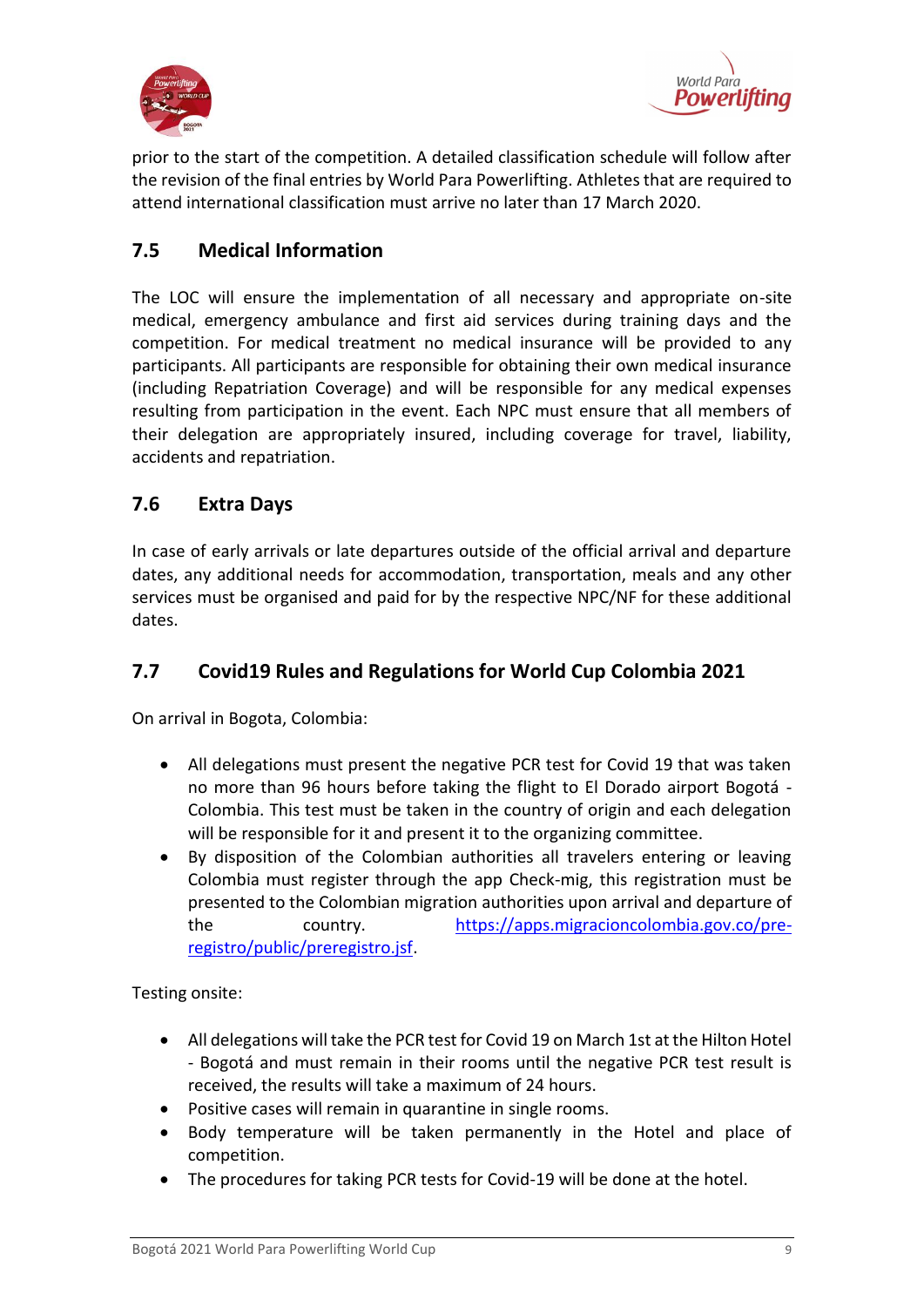



- On the sixth day after arrival, the PCR test for covid19 will be repeated to all delegations and members of the organization. This test will be carried out as a requirement for leaving Colombia for their countries of origin no more than 48 hours before the flight.
- All facilities and transport will be disinfected regularly.
- The face mask is mandatory at all times, except for athletes on the competition stage.
- The local organizing committee is not responsible for any costs resulting from positive cases such as flight change or hotel accommodation, or quarantine.
- All participants must complete the consent form to participate in the competition and send it back to the organizing committee. (Attached with the invitation package).
- All participants must comply with the rules and regulations established by the Colombian Ministry of Health and Ministry of Sport in Covid19.

#### **NOTE: PCR tests for Covid 19, March 1st and the sixth day from arrival are included in the cost per participant.**

### <span id="page-9-0"></span>**8 Contact Details**

**LOC**

Tel: +57 300 3404769 Email: [metodologo4@cpc.org.co](mailto:metodologo4@cpc.org.co) [diradministrativa@cpc.org.co](mailto:diradministrativa@cpc.org.co)

**World Para Powerlifting** Tel: 0049 228 2097 129 Fax: 0049 228 2097 209 Email: [WorldParaPowerlifting@paralympic.org](mailto:WorldParaPowerlifting@paralympic.org)

### <span id="page-9-1"></span>**9 Host City Information**

#### **Bogotá City**

Bogotá, called officially "Bogota, the Capital District", abbreviated to "Bogotá, D. C". Is the capital of the Republic of Colombia and of the department of Cundinamarca. It is made up of 20 localities and is the epicentre of the political, economic, administrative, industrial, artistic, cultural, sporting and tourist attractions of the country.

Bogota is the third highest capital of South America (after La Paz and Quito), has an average of 2,625 meters above sea level. It is located in the centre of Colombia, in the region known as the Sabana de Bogotá, which is part of the altiplano Cundiboyacense, located in the Eastern Cordillera of the Andes.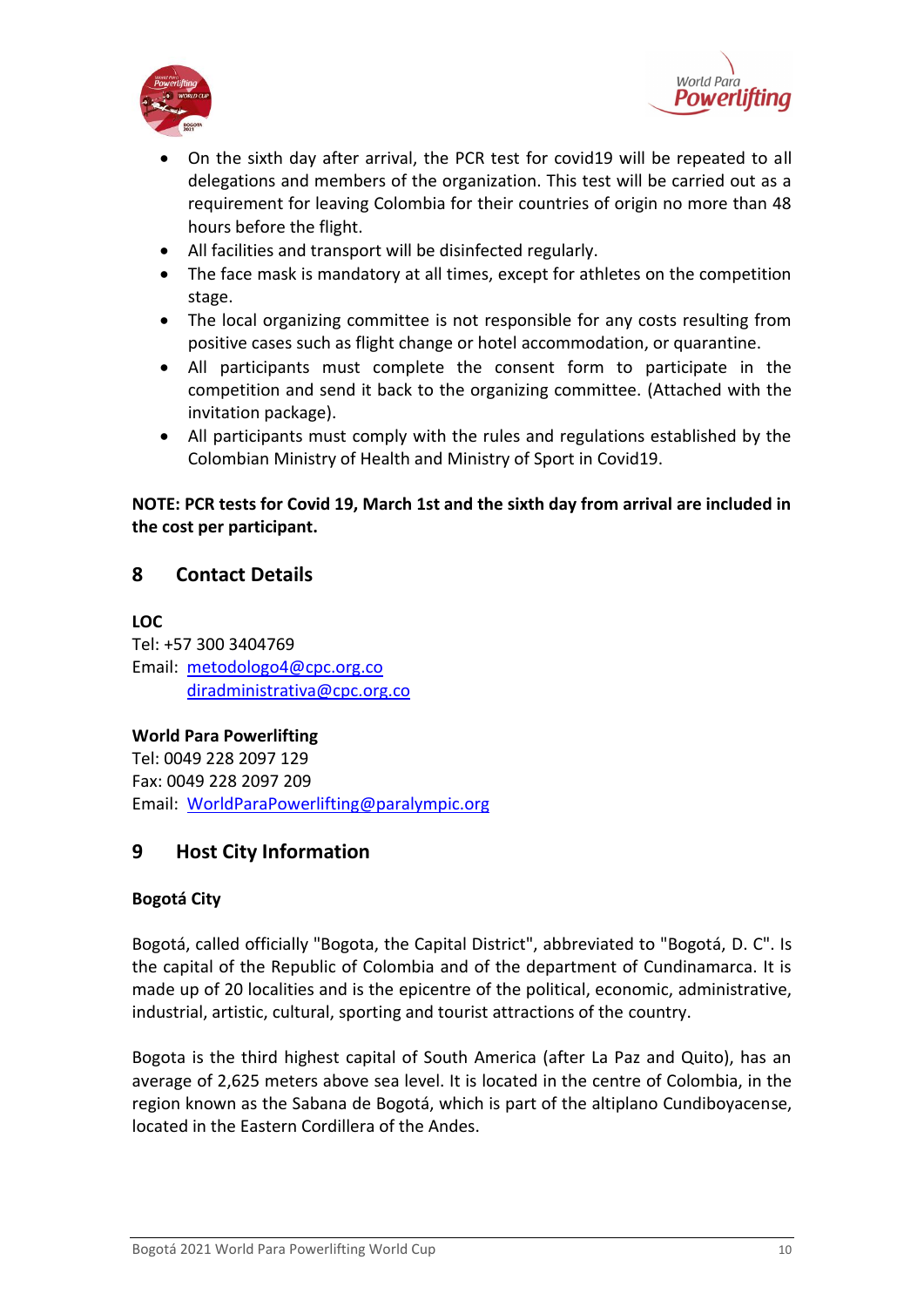



It has a length of 33 km from south to north, and 16 km from east to west, is home to the highest-ranking agencies of the executive branch (president of the republic), Legislative (Congress) and Judicial (Supreme Court of Justice, Constitutional Court, the State Council and the Superior Council of the Judiciary).

The airport of the city, El Dorado International Airport, named for the mythical Dorado, has the largest volume of cargo transported in Latin America, and is the second in number of people. Is the city of Colombia with the largest number of universities (114) and research centers, has a wide range of cultures represented in a number of museums, theaters and libraries, which has been awarded the recognition of the "Athens."

### **Climate**

Due to its high altitude, Bogota has a cold climate of Mountain; due to its low latitude has a low thermal oscillation throughout the year. Temperatures regularly between 7 and 19°C, with an annual average of 13°C. Due to its location near the Equator, has only two seasons: rain and drought, precipitation is abundant from March to May and from October to November, coinciding nearly with the spring and fall equinox in the northern hemisphere.

#### **Museums and galleries**

The city offers 58 museums and close to 70 art galleries, among which the National Museum of Colombia, whose acquis is divided into four collections: art, history, archeology and ethnography, and the Gold Museum, with 35,000 pieces of gold and tumbaga, in addition to 30 thousand objects in ceramic, stone and textiles, represents the largest collection of pre- Hispanic gold in the world.

Among the scientific museums are the Archeological Museum - Casa del Marqués de San Jorge, who has about 30,000 pieces of pre-Colombian art, Instituto de Ciencias Naturales (UN), one of the four largest museums of natural sciences in Latin America and the Geological Museum has a collection of Ingeominas specializing in Geology and Paleontology.

Bogotá also has historical museums like the Casa Museo Jorge Eliecer Gaitan, the Museum of Independence, the Quinta de Bolivar and the Casa Museo Francisco José de Caldas, as well as the headquarters of Maloka that attract a considerable number of visitors, especially among children. These centers were added several new museums like the Art Deco and the Museum of Bogotá.

#### **Tourism**